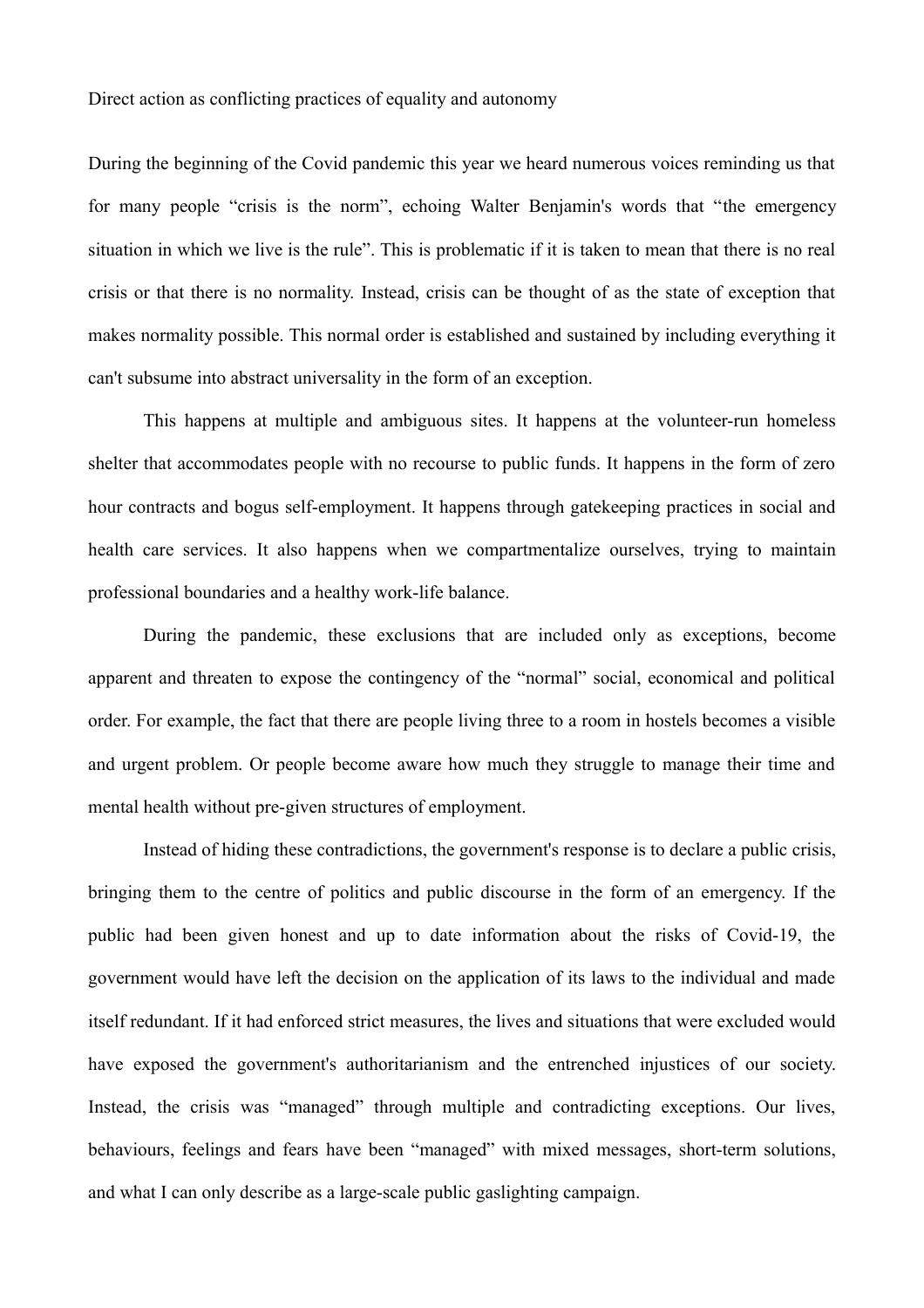I think we have witnessed during lock-down what happens when the existing balance of power is threatened. For me, it revealed how ineffective and unsustainable many of our supposedly radical activities are. Of course, this lesson had already been learned by groups and activists who have faced brutal repression while other members of their wider social movements looked on. But perhaps a lot of us have felt reassured in the radicality of our activities precisely because they have been ineffective.

So what can we learn from this experience and from the tradition of the oppressed teaching us that this experience is in fact the rule? The question I will address here is: what kind of action can both disrupt normality and sustain itself through crisis? What kind of action has a disruptive power but is also rooted in, and capable of building, structures that offer stability and safety? To answer my question, I reflect on existing grass-roots practices that resist or refuse oppression, including groups and practices that don't necessarily self-identify as "anarchist".

Anarchist theory often emphasizes the spontaneous and disruptive aspect of radical action. I suspect this is because the writers in question do not need to conceptualize or build spaces for themselves in which they are safe and supported, because these structures already exist for them. My experience of organizing and living in community has taught me that there are multiple intersecting ways in which people take their safety in a group for granted, or don't, and behave accordingly. Feminist and queer organizing practices and theory have focused much more on building and maintaining spaces that are safer for everyone but such practices have often been dismissed as restrictive and un-anarchist.

I will specifically look at the practice and concept of "direct action" as a practice that is both inside and outside the "normal" order. The philosopher Giorgio Agamben describes the power of the sovereign as the power given by law to suspend the law in order to create the exception through which law gains its validity. The sovereign is therefore simultaneously inside and outside the law. Normality, according to Agamben, is a kind of truce or balance of power. It can be suspended any time by the sovereign state in the form of a state of emergency or by a mass uprising.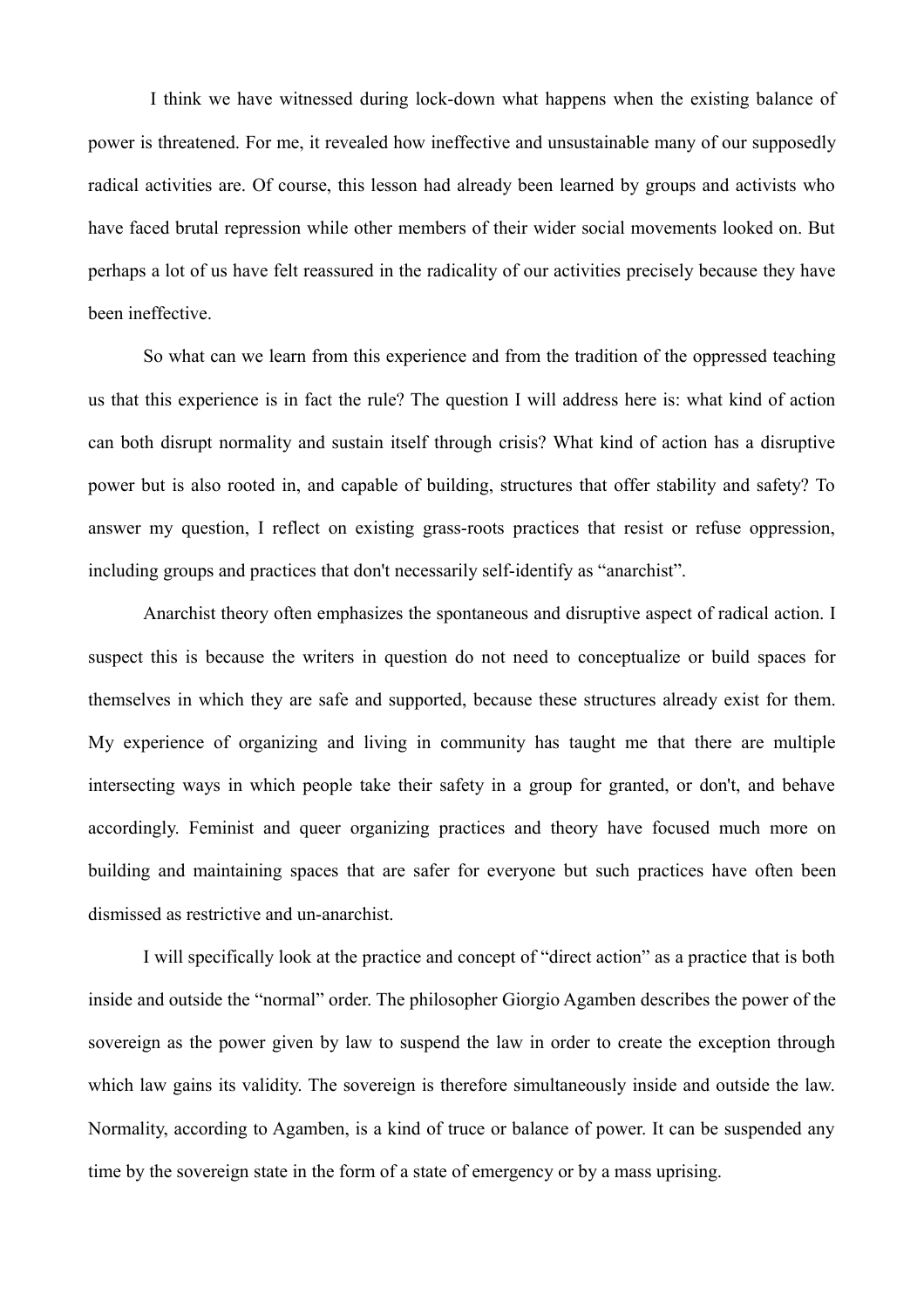As critics such as Derrida and Ranciere have pointed out, this places political practice into a trap**.** Neither the pure sovereign state nor the revolutionary masses exist or wield absolute power yet our politics is caught up in a false dilemma between the two. I will argue that if there is a way out of this dilemma it is not to overcome it but to diffuse it. The conflicting dynamics between inclusion and exclusion are part of our everyday life and organizing, playing out at multiple sites, and differently in each specific situation. I will argue that direct action takes place at the multiple thresholds or exclusions that constitute normality. It is action that transgresses or blurs these limits, contesting the power to decide and putting the very decidability of these limits into question.

The ubiquity of direct action is reflected in Voltairine de Cleyre's description of direct actionists as " Every person who ever thought he had a right to assert, and went boldly and asserted it", " Every person who ever had a plan to do anything, and went and did it" and " Every person who ever in his life had a difference with anyone to settle, and went straight to the other persons involved to settle it". She also points out that most people take both direct and indirect action, depending on the situation they find themselves in, without necessarily weighing up the respective merits of directness or indirectness.

Voltairine de Cleyre seems to understand directness as action that does not appeal to or even recognize the role of a higher authority. It asserts and attempts to create a level playing field; a situation where people can cooperate or settle their disputes at eye level. This is very different from Uri Gordon's interpretation of direct action as unmediated intervention (2008: 4). Gordon asserts that groups use direct action where they use "their own power and resources to change reality in a desired direction", thereby taking social change in their own hands (2008: 17). Gordon excludes actions that constitute a dialogue, even a confrontational one, between activists and authorities.

However, this is exactly the way direct action is used and thought by many anarchists and activists. For example, Lorenzo Komboa'Ervin describes direct action as tactics such as boycotts and strikes that compel the government to give up power and resources which can then be used to care for the needs of the community. In this view, direct action confronts and negotiates with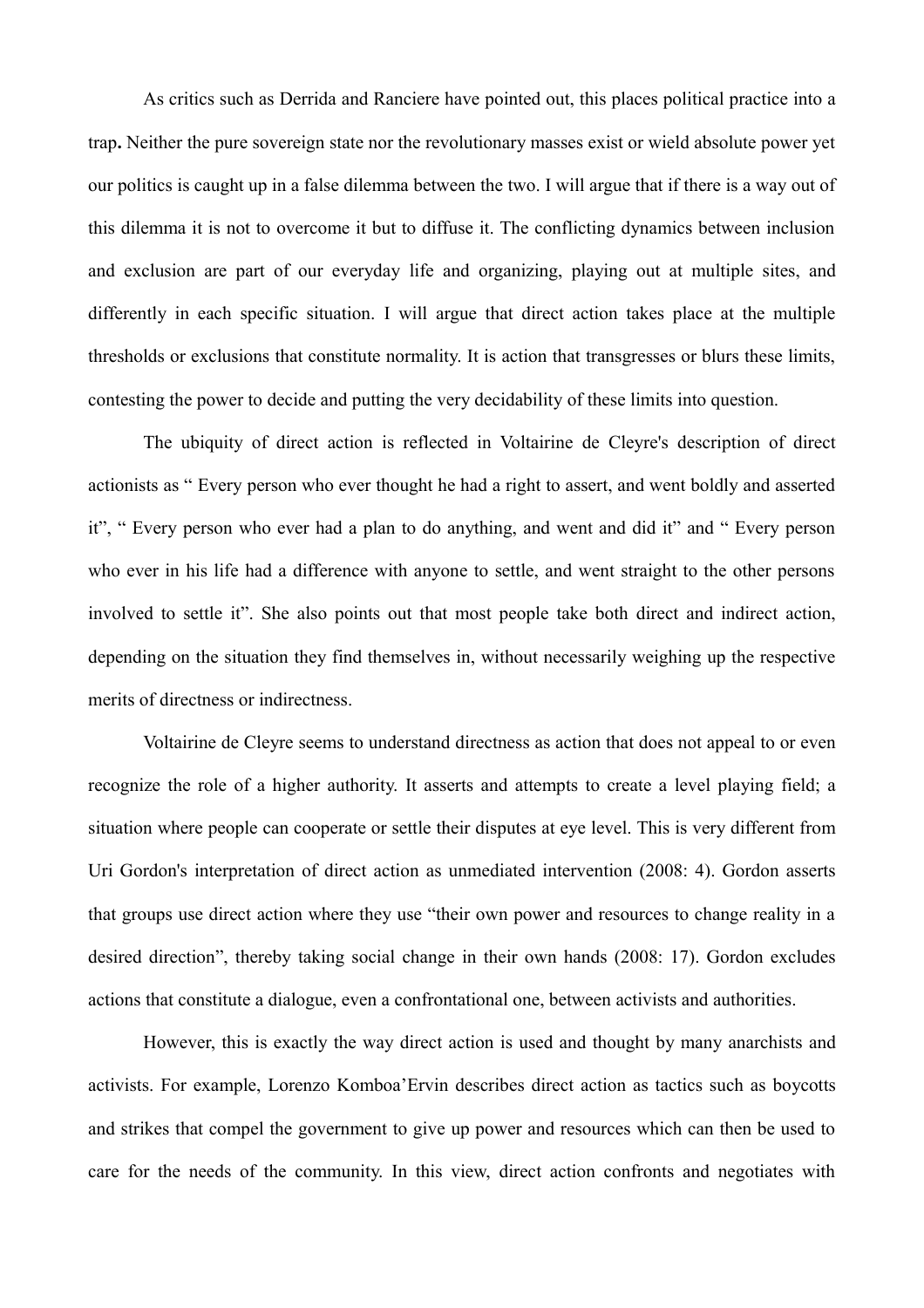authority with the aim of undermining and ultimately abolishing it.

Direct action seeks to challenge and undermine institutional authority; however, it always takes place within an institutional context. It is always mediated in some way by the legal system, public opinion, and the actors' socialisation. David Graeber makes this observation in "Direct Action: an Ethnography". He gives the example of an activist lying down in front of a truck to prevent deforestation. Graeber points out that if the truck driver does not run over the activist, this may be because of the driver's fear of legal repercussions or their moral scruples, which means that the effectiveness of the action is mediated by moral norms and a legal system.

To use Agamben's term, this action works because the activist is *not* homo sacer. The activist may *not* be killed and their killing *would* constitute a sacrifice. It works because the actor is included in the legal and moral order, and places herself outside of this order, on the side of the excluded, which in this case is the forest under attack. This is the included practising exclusion, which I will here refer to as the practice of autonomy. Another way to express this is that the actor asserts their right, given by law, to break the law. It can therefore also be thought of as an act of sovereignty.

However, unlike Agamben's sovereign decision this action does not create the state of exception but undoes it, even if just for a moment. It causes a split in the sovereign power; and perhaps this is how we can think Benjamin's "real state of emergency". It forces the authority to either exclude the included by using force against the activist, or to include the excluded by stopping the deforestation. The action therefore either achieves a certain campaign goal or exposes the brutality of the authority. However, either of these results only lasts a moment before the activist is re-included through the exception of the "criminal" or "extremist" and can be legally removed.

If the action achieves a campaign goal this should therefore neither be considered a political success nor a selling out of pure principles. And if it exposes the brutality and injustice of the normal order, this is neither a political failure nor a "pure" unmediated action. The radical force of this action lies in its challenge to the power to declare the exception.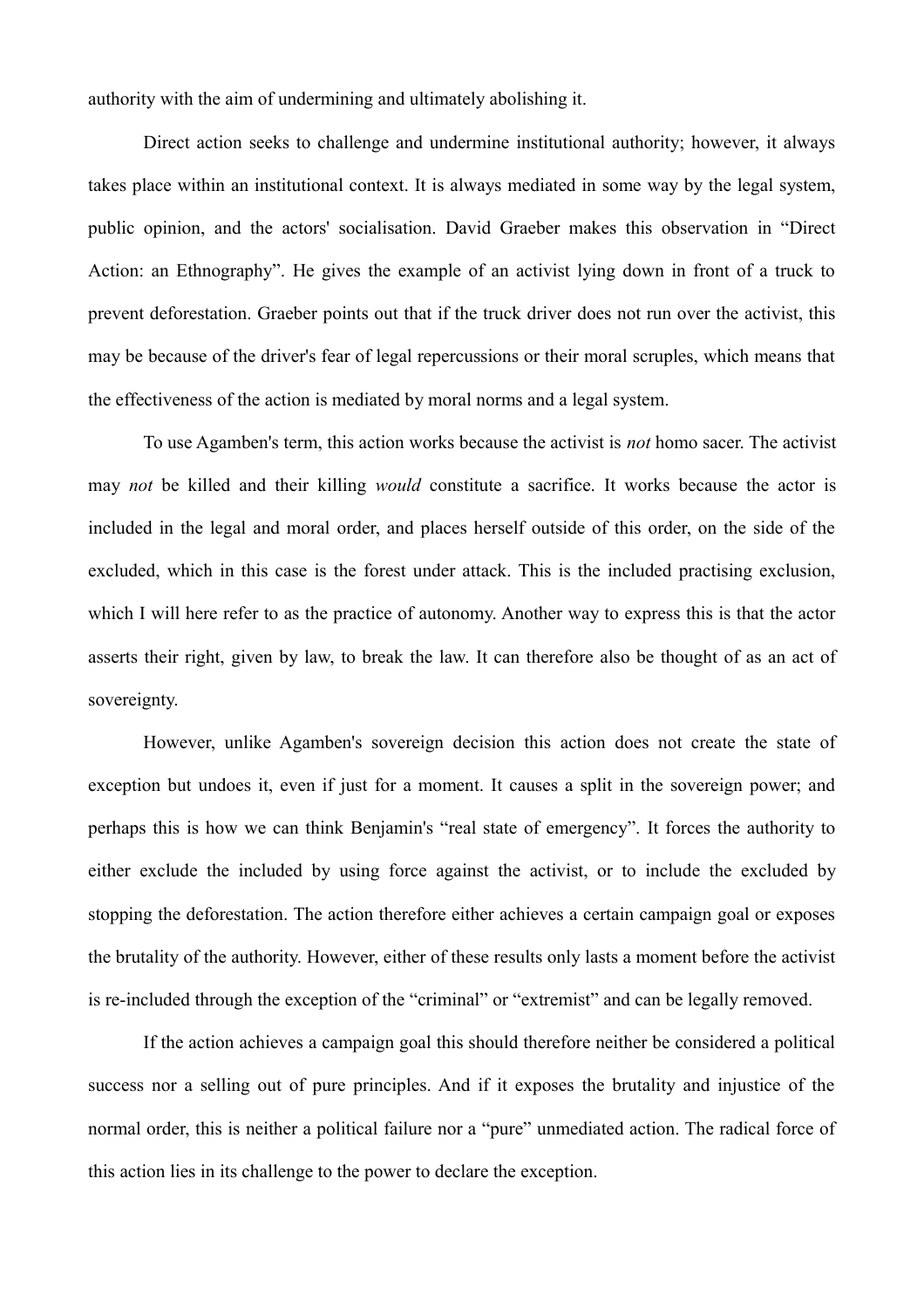Does this mean that only privileged included activists can take direct action? A different way of conceiving direct action at the thresholds of inclusion and exclusion, is Rancieres' concept of disagreement. Ranciere argues that where those who are excluded assert their equality, they not only contest their particular exclusion but the validity of a regime based on exclusion. According to Ranciere, there is a right to assert this equality, because equality is denied by the authority. The right to assert equality is derived from exclusion. Interestingly, the position of the excluded therefore also bears resemblance to Agamben's sovereign who says "I who am outside the law declare that there is nothing outside the law".

We could think of Ranciere's disagreement as practices of inclusion by those who are excluded, which I will here refer to as practices of equality. Undocumented migration, for example, could be seen in this light as an action that asserts the equal right to move and to stay, to choose and to be acknowledged. It doesn't demand this right, but acts as if this right was already given. Again, such an action forces the authorities to either reluctantly include or brutally exclude the migrant, before re-capturing him in the exception of the "illegal", the "criminal" or "extremist".

The radical moment of this practice, as argued by Ranciere, is therefore the opening up of the gap that is closed with the exception. It ends with the resolution of this conflict, when the gap is closed and the balance of power is restored. Unlike Ranciere, I believe that this gap can be opened through practices of autonomy as well as practices of equality. Furthermore, I suggest that radical collective action requires reciprocal collaboration between both practices and therefore between people who are included and excluded in different ways and in different moments.

Practices of equality and autonomy are not alternative strategies but neither are they simply complementary. Instead of alternative or complementary, I want to think of these practices as conflicting. I believe, in a healthy community we would each constantly oscillate between both practices. It is not possible to establish equality by saying "we are all the same" or freedom by saying "we are all different". Instead, when I hear you say "we are all the same", I say "no I'm different" and when I hear "we are different" I say "but I am the same as you!" Only through these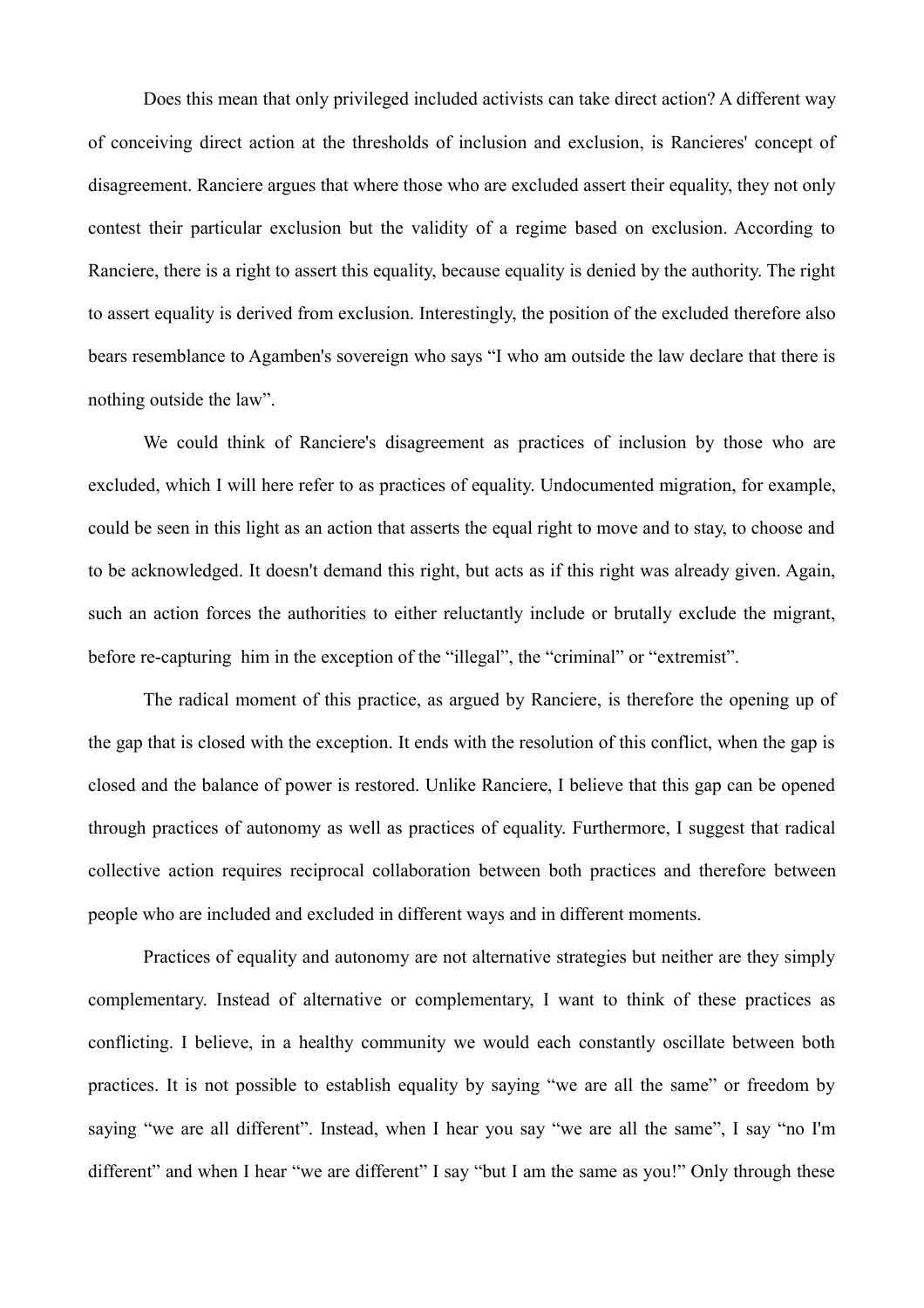moments of conflict can my equality and freedom be established.

Direct actions, as conflicting practices of autonomy and equality, would then always be a necessary part of human organizing. Furthermore, by virtue of their conflicting dynamic, direct actions anticipate and militate for a world where the two practices are no longer distributed along structural divisions such as gender, race and class. On the one hand, collaboration between both practices is necessary because we are all included and excluded in different ways in different social contexts and this will always be the case. On the other hand, collaboration is necessary in order to diffuse the divisions that organize who is included and who is excluded.

Within collective organizing, we are all included and excluded in different ways, not only based on our identity, ability and socialization but also as a result of internal group dynamics like cliques and hierarchies. The meaning and impact of an action depends on the position of the actor within the specific social context in which the action takes place. Practices of equality can only be read in terms of exclusion and practices of autonomy only work on the basis of the actor's inclusion.

Take for example the action I described above. An activist blocks a road with her body to stop trucks from clearing a forest. If the activist can be forcibly removed without the public or even the wider activist movement paying much attention, the action will not have much impact. This might be because the activist belongs to a community that is already heavily policed and this is perceived as normal. Or if she is a young woman, she might be dismissed as naïve and misguided. However, if for example a white elderly man is pushed over by police, this causes a public outcry. I would consider this an effective practice of autonomy.

Conversely, sending flowers to a police station after being arrested could be seen as a radical act of forgiveness if the actor was a person targeted by systemic police violence. It would be a practice of equality because forgiveness asserts a level playing field that is not institutionally recognized. However, if this is done by a white middle class climate activist, this act only affirms an equality that is already given by white and class privilege. This means that in order to do effective actions we need to reflect critically on our position in a specific social and historical context.